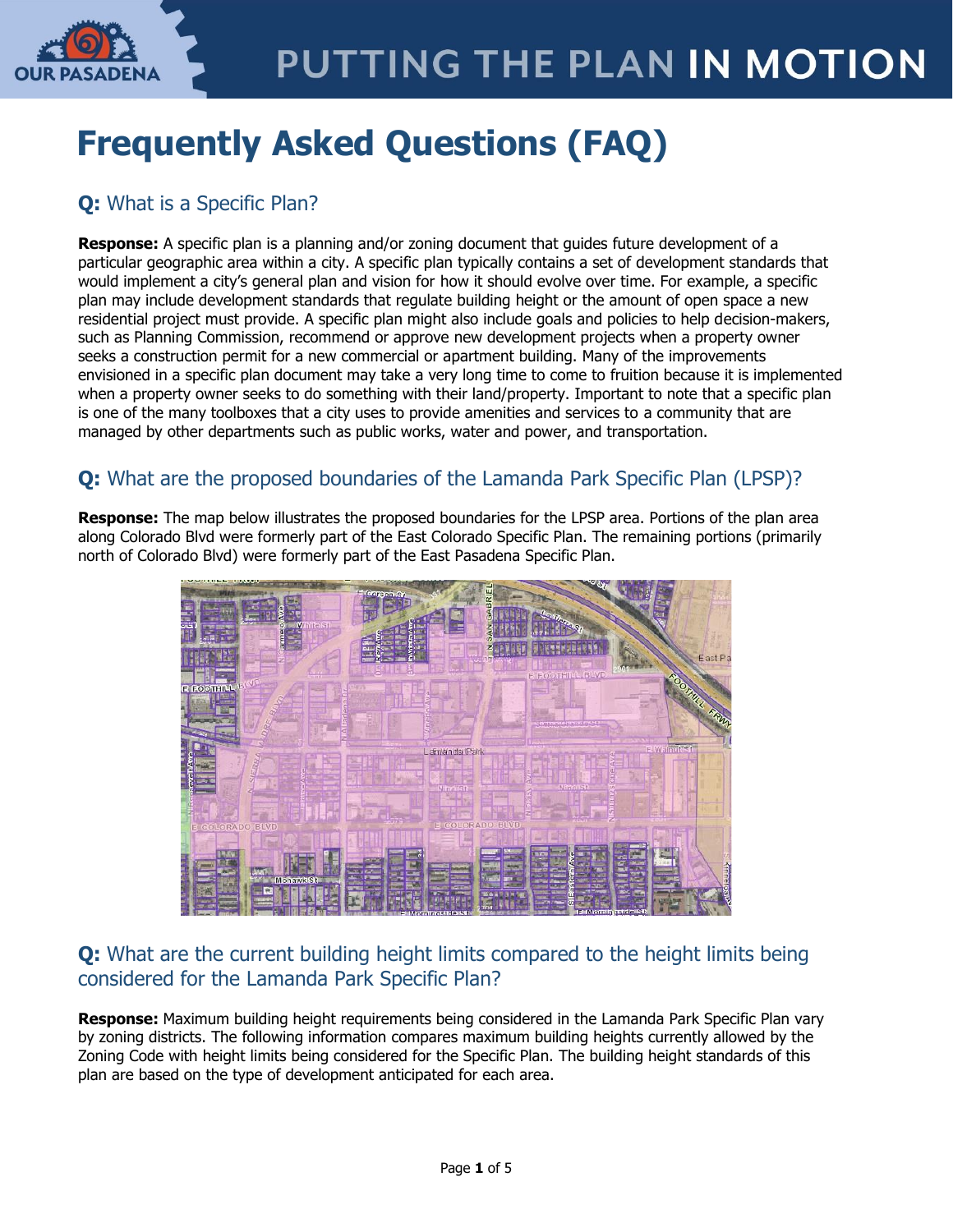

# PUTTING THE PLAN IN MOTION

**EXISTING**



**PROPOSED**

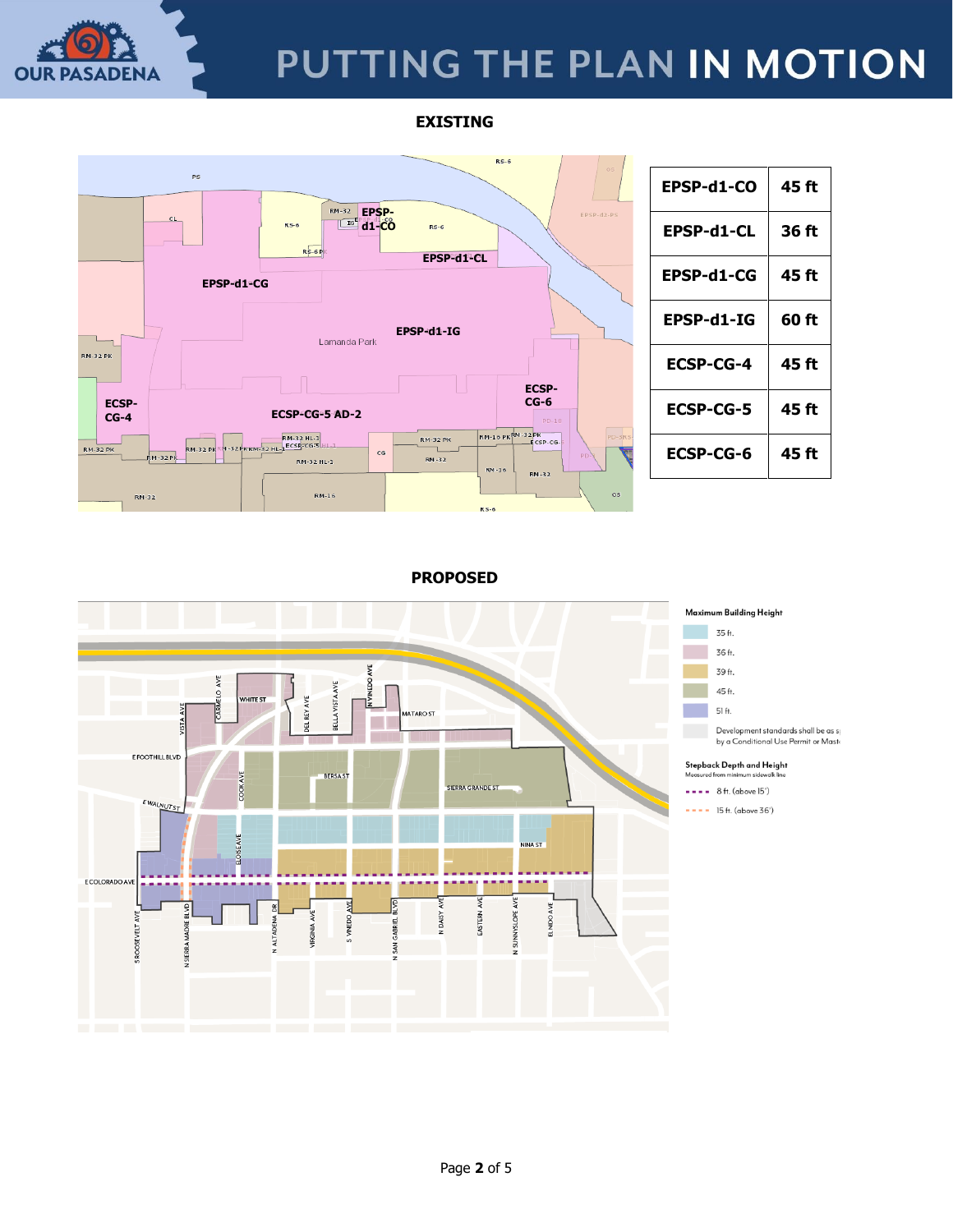

#### **Q:** Please provide an overview of the program's outreach efforts?

**Response:** The LPSP update is part of a larger effort to update all eight Specific Plans in the City. The Our Pasadena program launched in early 2018 and several events have been held to engage the community. Notifications are also included in Pasadena's In Focus flyer that goes out to every household in the City along with emails to website subscribers and posts on social media. We are currently in the third round of workshops and postcards were mailed out to every owner and occupant living within 500 feet of the Specific Plan boundary.

Below is a list of past engagement events. Click on each event to view workshop summaries and materials.

- [Community Open Houses](https://www.ourpasadena.org/march-open-houses) (March 2018)
- [Round 1 Workshop](https://www.ourpasadena.org/LP-Round1-Materials) (July 2018)
- [Round 2 Workshop](https://www.ourpasadena.org/Lamanda-Round2-WorkshopMaterials) (July 2019)
- [Community Walking Tour](https://www.ourpasadena.org/Lamanda-Park-Walking-Tour) (September 2019)

### **Q:** What are development caps?

**Response:** The City has set a precedent of adopting development caps that are applied to each existing specific plan area to moderate growth over time and reflect the level of development that is consistent with the guiding principles of the General Plan. The development caps serve to guide the appropriate level of development envisioned in various areas of the City. The principle of directing growth into the specific plan areas has been a central tenet of Pasadena's General Plan since 1994 and continues to be a central theme today. Directing development into specific plan areas and then applying development caps to those areas is the mechanism through which the City regulates the overall amount of residential and nonresidential development that could occur through a given horizon period. The following development caps regulate building intensity and population density consistent with the designations established by the 2015 General Plan Land Use Diagram for the LPSP area.

| Specific Plan Area | Residential Units | <b>Commercial Square Feet</b> |
|--------------------|-------------------|-------------------------------|
| Lamanda Park       | 100               | 630,000                       |

The General Plan also allows for the review of the development caps every five years, and the ability to modify, as necessary, to reflect development that has occurred, its impacts, evolving market and economic conditions, and consistency with community values. Modifications to the development caps would require a General Plan Amendment, which requires approval from City Council.

#### **Q:** How do the draft development standards support and encourage more greenery and shade in the plan area?

**Response:** Proposed public realm standards and design guidelines work together to improve the public realm for users of all abilities, and to provide enough space on the sidewalk to enhance the walking environment, including space for more landscaping and street trees. Street trees play an important role in keeping cities livable, sustainable and resilient. Trees improve air quality, increase urban biodiversity, and help reduce carbon emissions. Requirements based on guidance from the City's Master Street Tree Plan will increase street tree coverage and require the preservation or introduction of certain tree species. In adherence with these street tree standards and guidelines, new development will contribute to expanded and enhanced landscaped areas to increase pedestrian comfort and improve the visual experience of streets and shopping centers.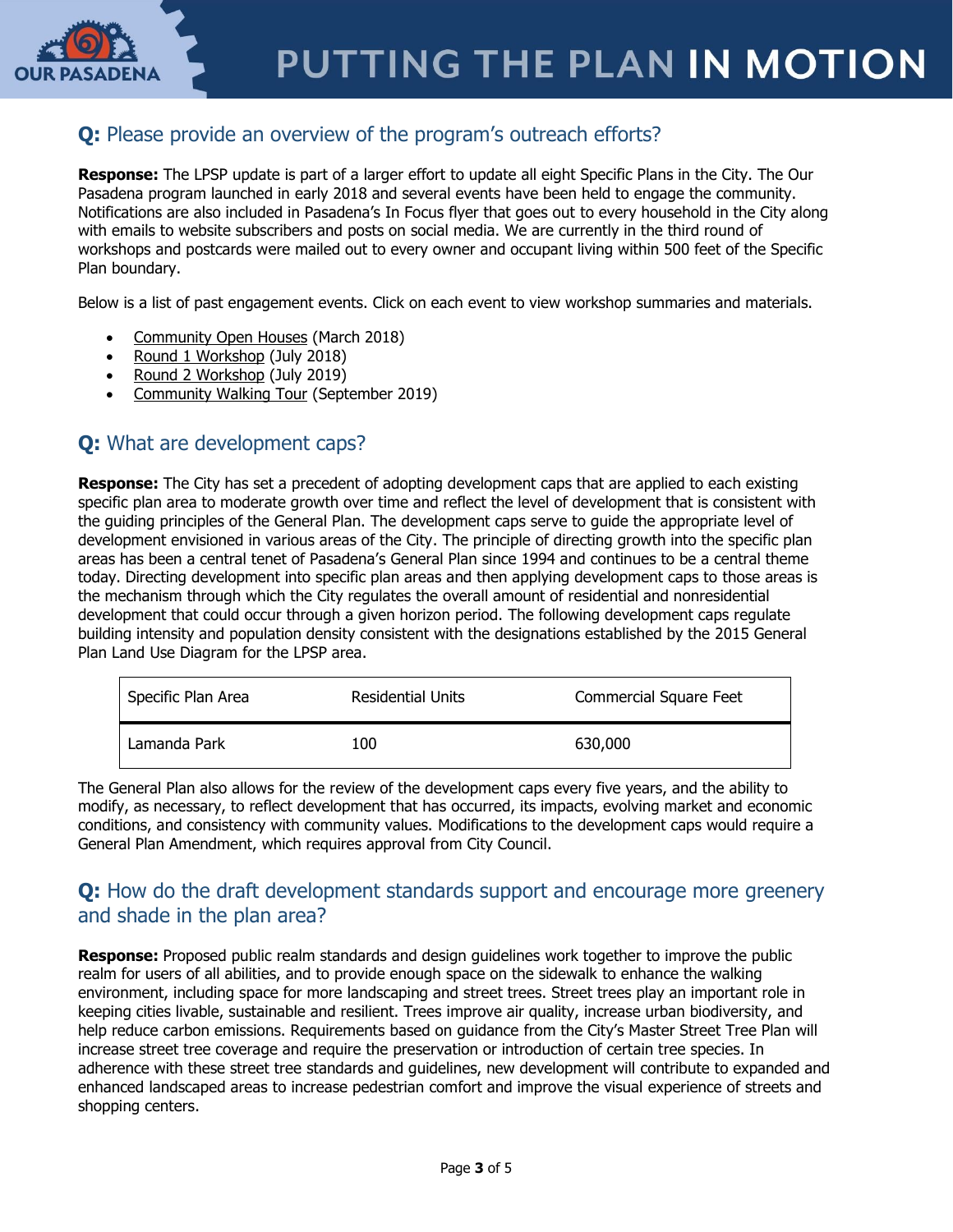

## **Q:** Where is housing currently allowed compared to where it is being considered in the Specific Plan?

**Response:** Housing is currently allowed within some commercial parts of the Lamanda Park Specific Plan, in particular parts of Colorado Blvd zoned ECSP-CG-5 (as part of mixed-use projects) and along Sierra Madre Blvd and Foothill Blvd. in areas zoned EPSP-d1-CG, EPSP-d1-CO, and EPSP-d1-CL.



The following map identifies areas within the LPSP where housing is proposed to be allowed.